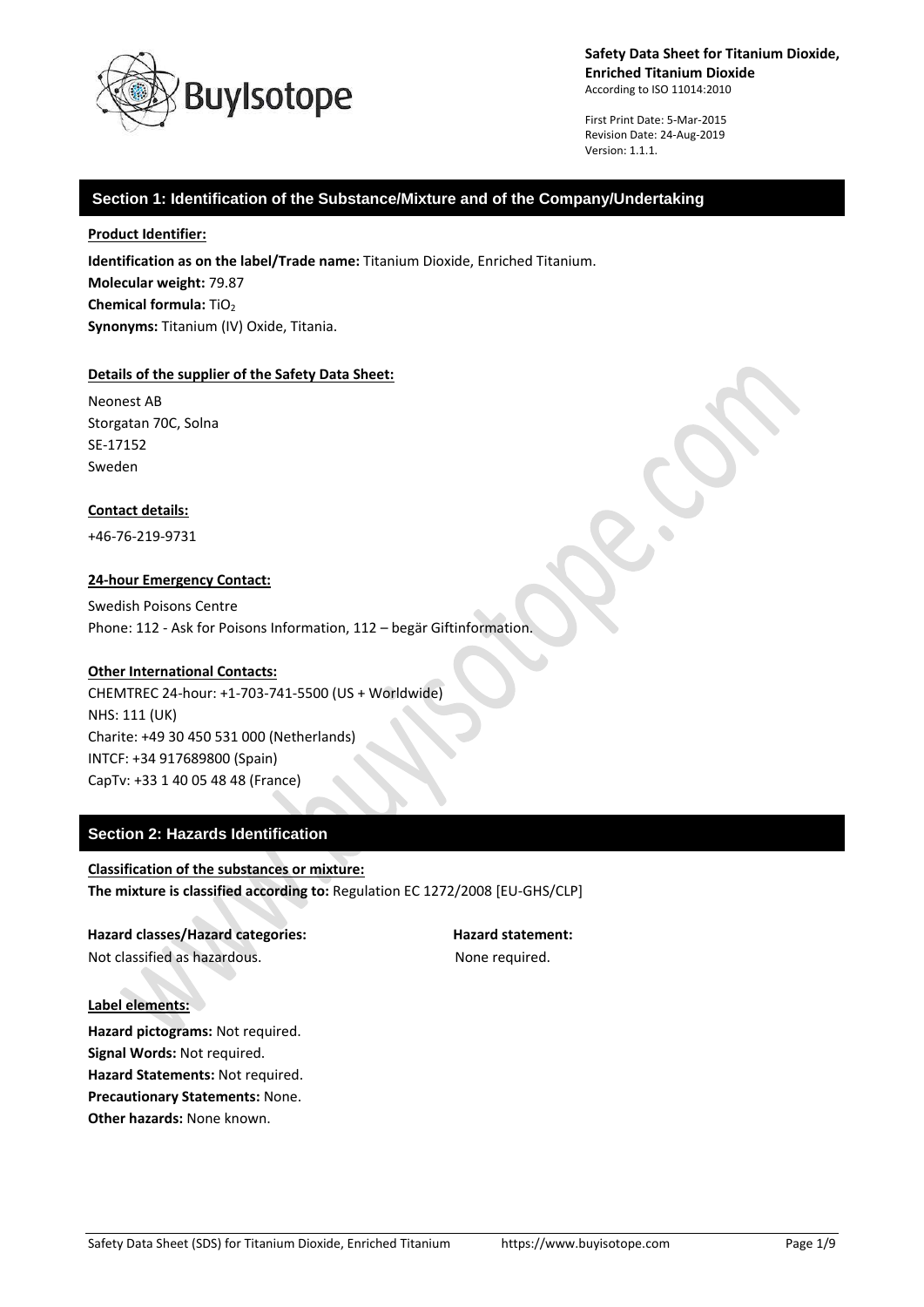

First Print Date: 5-Mar-2015 Revision Date: 24-Aug-2019 Version: 1.1.1.

## **Section 3: Composition/Information on Ingredients**

**Substance/Mixture:** Substance.

### **Ingredients:**

| <b>Substance name (IUPAC/EC)</b> | CAS-No.    | <b>Molecular</b> | Concentration | <b>Classification</b> |
|----------------------------------|------------|------------------|---------------|-----------------------|
|                                  | EC-No.     | weight           | % by weight   | EC1272/2008           |
| Titanium dioxide                 | 13463-67-7 | 79.87            | >99%          | Not Classified.       |
|                                  | 236-675-5  |                  |               |                       |

For explanation of abbreviations see Section 16.

### **Section 4: First-Aid Measures**

#### **Description of first aid measures:**

**In case of inhalation:** Remove to fresh air. Get medical attention for any breathing difficulty.

**In case of skin contact:** Immediately flush skin with plenty of soap and water for at least 15 minutes. Remove contaminated clothing and shoes. Wash clothing before reuse. Thoroughly clean shoes before reuse. Get medical attention if irritation develops.

**In case of eye contact:** Immediately flush eyes with plenty of water for at least 15 minutes, lifting upper and lower eyelids occasionally. Get medical attention if irritation persists.

**In case of ingestion:** Not expected to require first aid measures. If large amounts were swallowed, give water to drink and get medical advice.

### **Most important symptoms and effects, both acute and delayed:**

**Inhalation:** May cause mild irritation to the respiratory tract.

**Eyes:** May cause mild irritation, possible reddening.

**Skin contact:** May cause mild irritation and redness.

**Ingestion:** Not expected to be a health hazard exposure route.

**Indication of any immediate medical attention and special treatment needed:** Treat symptomatically. Show this safety data sheet to a physician or emergency room.

## **Section 5: Fire-Fighting Measures**

### **Extinguisher media:**

**Suitable extinguisher media:** Use any means suitable for extinguishing surrounding fire.

**Unsuitable extinguishing media:** None known.

**Special hazards arising from the mixture:** None known.

**Advice for fire-fighters:** In the event of a fire, wear full protective clothing and NIOSH-approved self-contained breathing apparatus with full facepiece operated in the pressure-demand or other positive-pressure mode.

**Further information:** Standard procedure for chemical fires. Use extinguishing measures that are appropriate to local circumstances and the surrounding environment.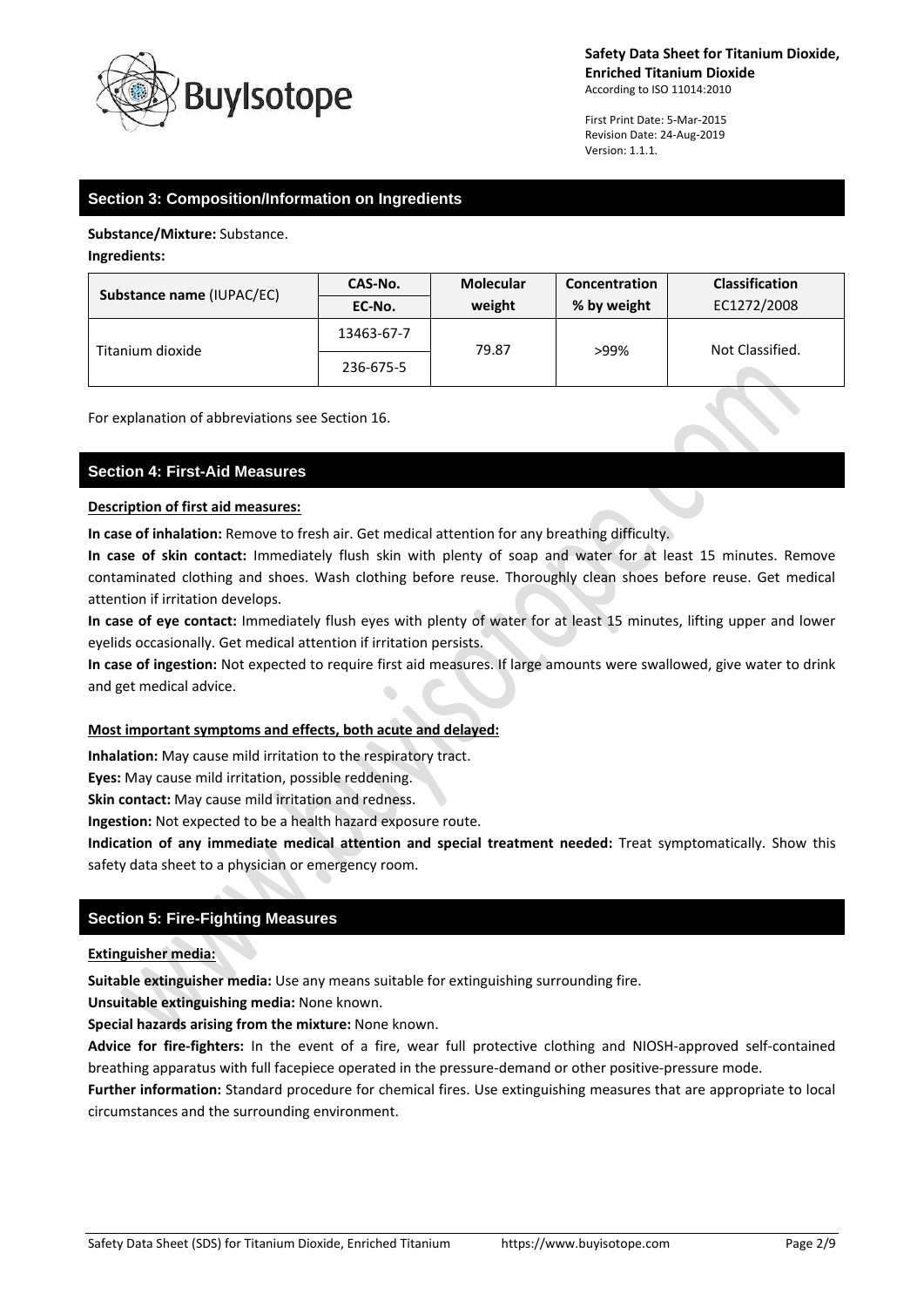

First Print Date: 5-Mar-2015 Revision Date: 24-Aug-2019 Version: 1.1.1.

### **Section 6: Accidental Release Measures**

#### **Personal precautions, protective equipment and emergency procedures:**

**Personal precautions:** Wear appropriate personal protective equipment as specified in Section 8. Ventilate area of leak or spill. Avoid dust formation. Avoid breathing vapours, mist or gas.

**Environmental precautions:** Prevent product from entering drains. Prevent further leakage or spillage if safe to do so. Local authorities should be advised if significant spillages cannot be contained.

### **Methods for containment and cleaning up:**

**Methods for cleaning up:** Sweep up and containerize for reclamation or disposal. Vacuuming or wet sweeping may be used to avoid dust dispersal.

#### **Reference to other sections:**

Treat recovered material as described in the section "Disposal considerations".

## **Section 7: Handling and Storage**

### **Precautions for safe handling:**

**Advice on safe handling:** Further processing of solid materials may result in the formation of combustible dusts. The potential for combustible dust formation should be taken into consideration before additional processing occurs. Provide appropriate exhaust ventilation at places where dust is formed. **Hygiene measures:** Do not eat, drink or smoke when using this product.

### **Conditions for safe storage, including incompatibilities:**

**Requirements for storage areas and containers:** Keep in a tightly closed container, stored in a cool, dry, ventilated area. Protect against physical damage. Containers of this material may be hazardous when empty since they retain product residues (dust, solids); observe all warnings and precautions listed for the product.

### **Section 8: Exposure Controls/Personal Protection**

#### **Control parameters:**

**Occupational exposure limits: Airborne Exposure Limits** OSHA Permissible Exposure Limit (PEL): 15 mg/m<sup>3</sup> (TWA) ACGIH Threshold Limit Value (TLV): 10 mg/m<sup>3</sup> (TWA), A4 - Not classifiable as a human carcinogen.

### **Exposure controls:**

**Appropriate engineering controls:** A system of local and/or general exhaust is recommended to keep employee exposures below the Airborne Exposure Limits. Local exhaust ventilation is generally preferred because it can control the emissions of the contaminant at its source, preventing dispersion of it into the general work area.

### **Individual protection measures, such as personal protective equipment:**

**Eye/face protection:** Use chemical safety goggles and/or full-face shield where dusting or splashing of solutions is possible. Maintain eye wash fountain and quick drench facilities in work area.

**Hand protection:** Use chemical resistant gloves. Examples of preferred glove barrier materials include: Butyl rubber, Neoprene, Nitrile/butadiene rubber, Polyethylene, Ethyl vinyl alcohol laminate, polyvinyl alcohol, Polyvinyl chloride.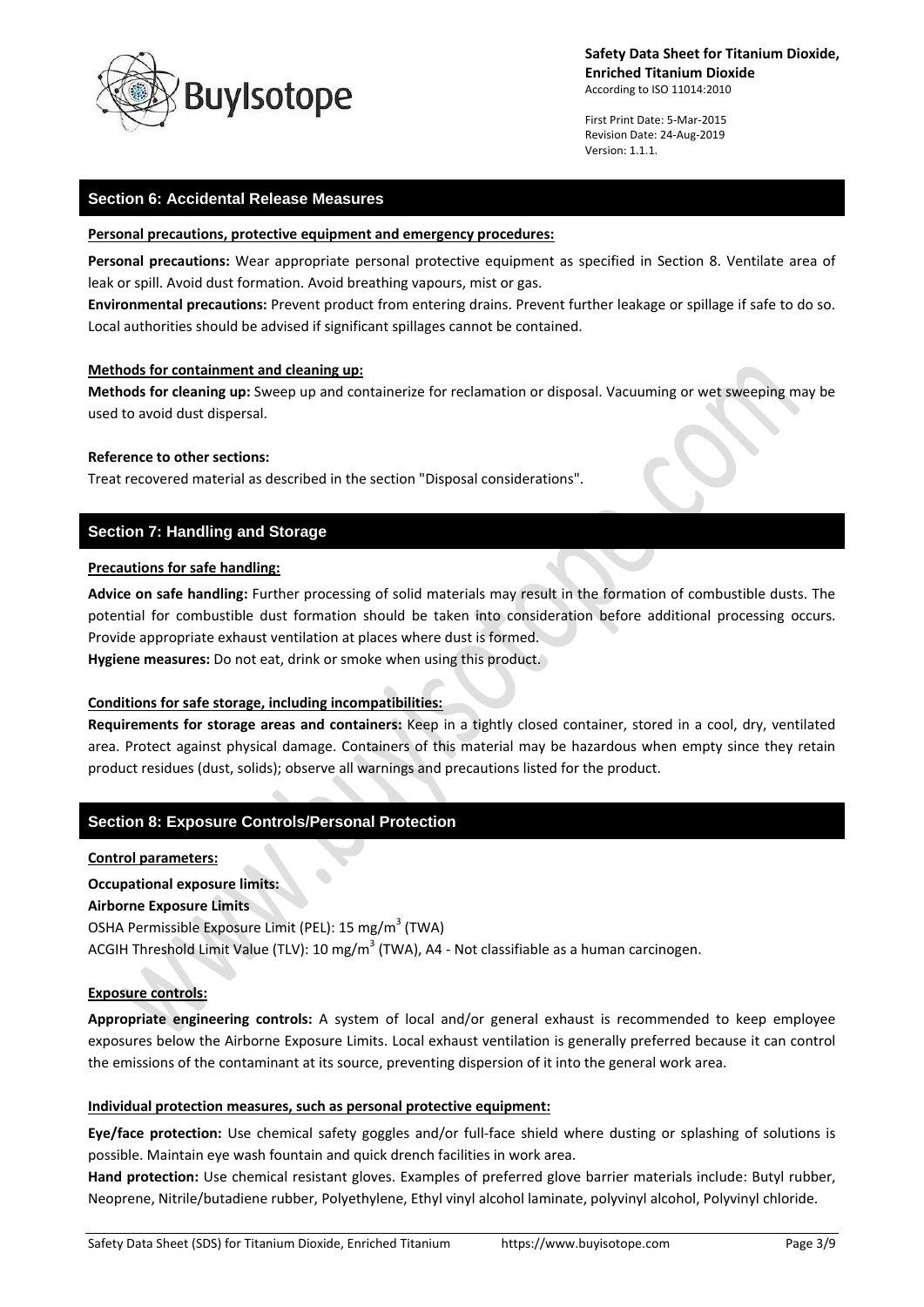

First Print Date: 5-Mar-2015 Revision Date: 24-Aug-2019 Version: 1.1.1.

**Body protection:** Wear protective gloves and clean body-covering clothing.

**Respiratory protection:** If the exposure limit is exceeded, a half-face dust/mist respirator may be worn for up to ten times the exposure limit or the maximum-use concentration specified by the appropriate regulatory agency or respirator supplier, whichever is lowest. A full-facepiece dust/mist respirator may be worn up to 50 times the exposure limit, or the maximum-use concentration specified by the appropriate regulatory agency, or respirator supplier, whichever is lowest. For emergencies or instances where the exposure levels are not known, use a fullfacepiece positive-pressure, air-supplied respirator.

### **Section 9: Physical and Chemical Properties**

**Information on basic physical and chemical properties Appearance (form):** Solid (powder). **Colour:** White. **Odour:** Odourless. **Odour threshold:** No data available. **Molecular Weight:** 79.87 **pH (concentration):** 6-7 **Melting point/range (°C):** 1855 °C **Boiling point/range (°C):** 2500-3000 °C **Freezing point (°C):** No data available. **Flash point (°C):** No data available. **Evaporation rate:** No data available. **Flammability (solid, gas):** No data available. **Ignition temperature (°C):** No data available. **Upper/lower flammability/explosive limits:** No data available. **Vapour pressure (20 °C):** No data available **Vapour density:** No data available. **Relative density (25 °C):** No data available. **Water solubility (g/L) at 20 °C:** Insoluble in water. **n-Octanol/Water partition coefficient**: No data available. **Auto-ignition temperature:** No data available. **Decomposition temperature:** No data available. **Viscosity, dynamic (mPa s):** No data available. **Explosive properties:** The substance or mixture is not classified as explosive. **Oxidising properties:** The substance or mixture is not classified as oxidizing.

### **Section 10: Stability and Reactivity**

**Reactivity:** No dangerous reaction known under conditions of normal use.

**Chemical stability:** Stable under normal conditions.

**Possibility of hazardous reactions:** No dangerous reaction known under conditions of normal use.

**Conditions to avoid:** Dust generation.

**Incompatible materials:** For Titanium Dioxide: A violent reaction with lithium occurs around 200 °C (392 °F) with a flash of light; the temperature can reach 900 °C. Violent or incandescent reaction may also occur with other metals such as aluminium, calcium, magnesium, potassium, sodium or zinc

**Hazardous decomposition products:** None known.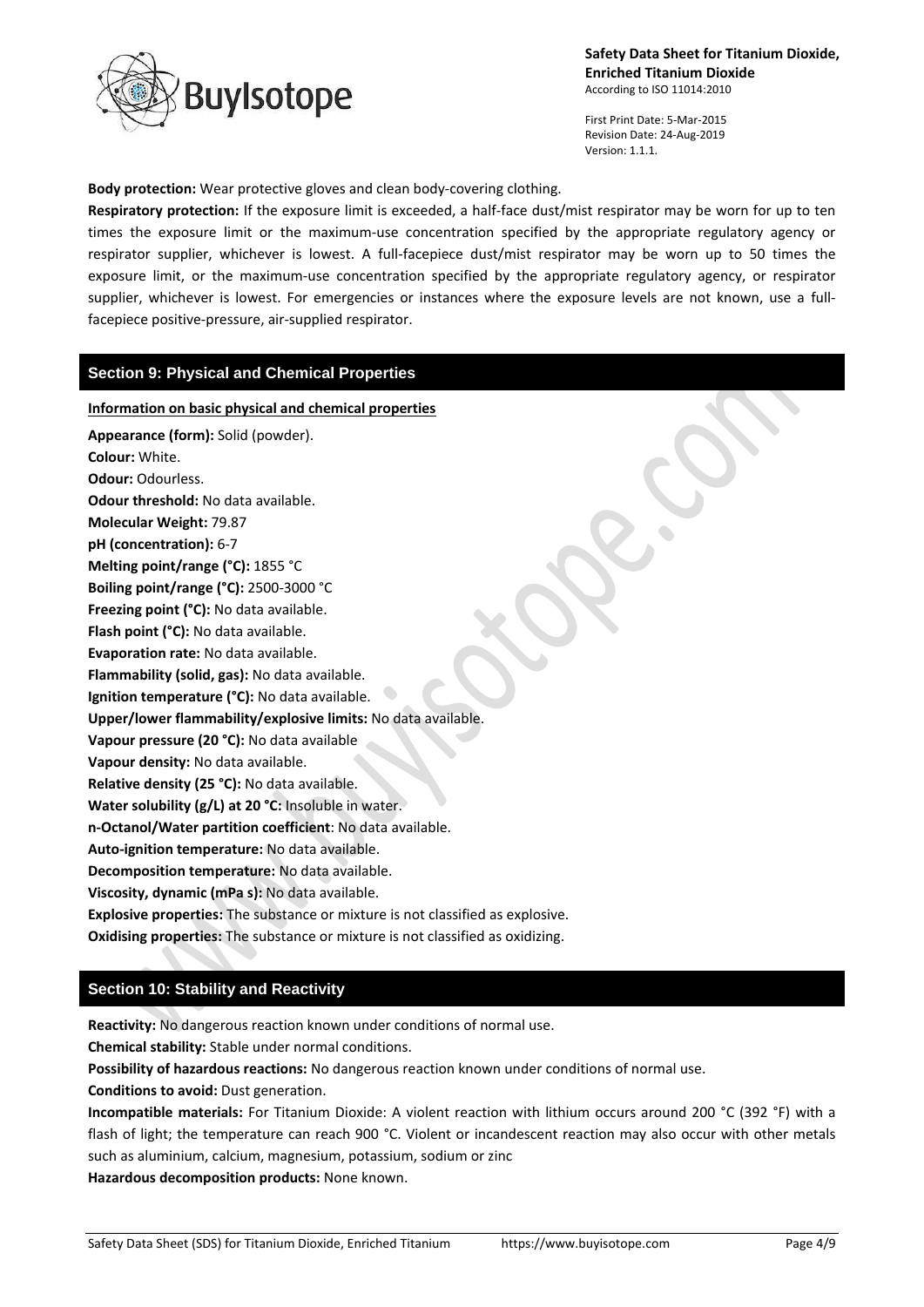

First Print Date: 5-Mar-2015 Revision Date: 24-Aug-2019 Version: 1.1.1.

### **Section 11: Toxicological Information**

### **Information on toxicological effects:**

Not classified based on available information.

### **Classification according to GHS (1272/2008/EG, CLP)**

#### **Skin corrosion/irritation:**

Not classified based on available information.

### **Serious eye damage/eye irritation:**

Not classified based on available information.

### **Respiratory or skin sensitisation:**

Not classified based on available information.

#### **Germ cell mutagenicity:**

Not classified based on available information.

#### **Carcinogenicity:**

NIOSH: NIOSH considers this substance to be a potential occupational carcinogen.

NTP: This substance is not known to be and is not anticipated to be a carcinogen.

IARC: Category 3.

#### **Reproductive toxicity:**

Not classified based on available information.

**Specific target organ toxicity – single exposure (STOT):**

Not classified based on available information.

### **Specific target organ toxicity (STOT) – repeated exposure:**

Not classified based on available information.

### **Aspiration toxicity:**

Not classified based on available information.

## **Section 12: Ecological Information**

### **Toxicity:**

Toxicity to Fish: LC<sub>50</sub> Other Fish, 1,000 mg/l, 96 hours. Toxicity to Daphnia and Other Aquatic Invertebrates: EC50 *Daphnia magna*, > 1,000 mg/l, 48 hours. EC0 *Daphnia magna,* 1,000 mg/l, 48 hours. **Persistence and degradability:** No data available. **Bioaccumulative potential:** No data available. **Mobility in soil:** No data available. **Results of PBT& vPvB assessment:** Not relevant. **Other adverse effects:** No data available.

## **Section 13: Disposal Considerations**

**Waste treatment methods:** Whatever cannot be saved for recovery or recycling should be managed in an appropriate and approved waste disposal facility. Processing, use or contamination of this product may change the waste management options. State and local disposal regulations may differ from federal disposal regulations. Dispose of unused product in accordance with local and national requirements.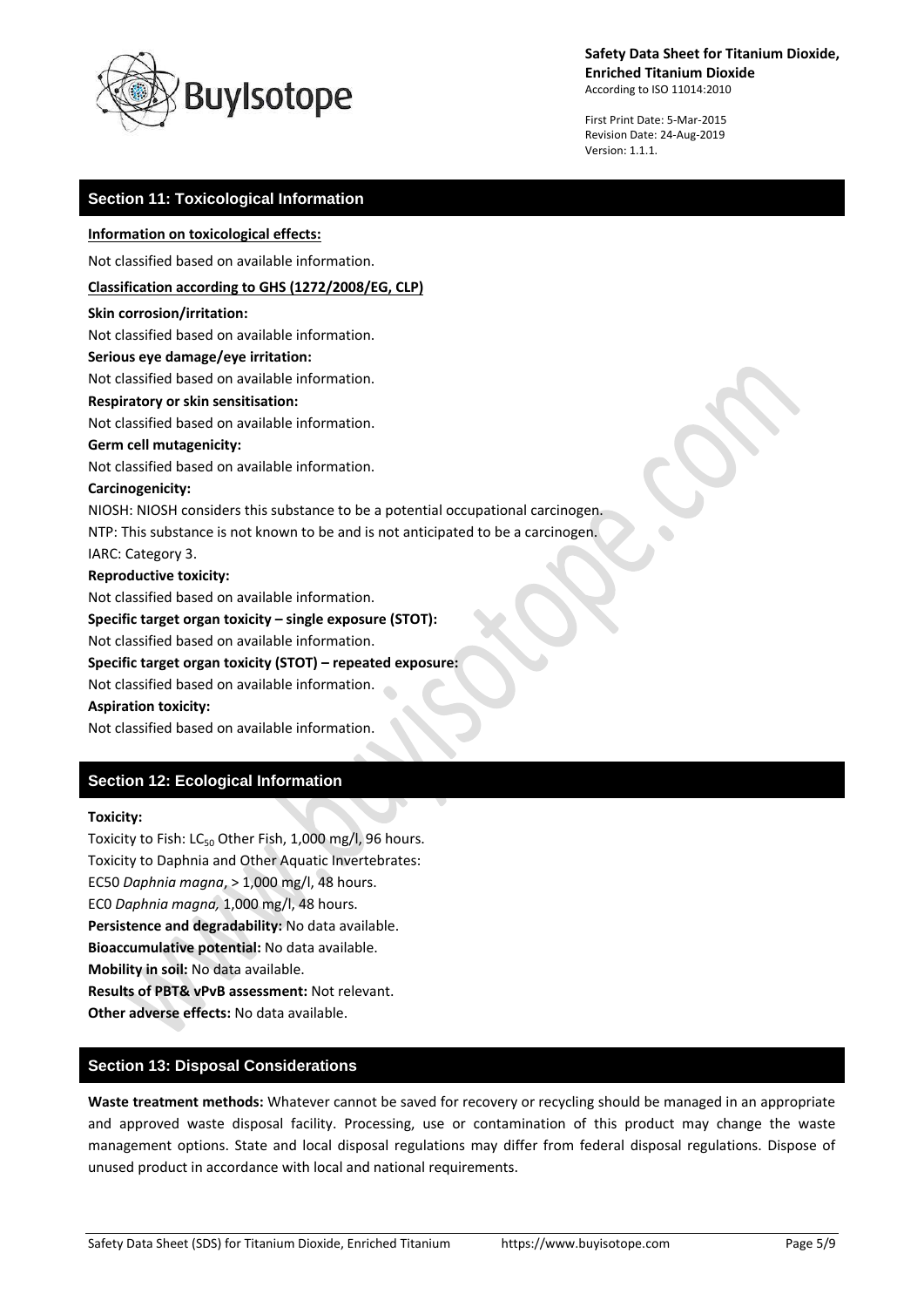

First Print Date: 5-Mar-2015 Revision Date: 24-Aug-2019 Version: 1.1.1.

## **Section 14: Transport Information**

**UN number:** Not regulated as a dangerous good.

**UN proper shipping name:** Not regulated as a dangerous good.

**Transport hazard class(es):** Not regulated as a dangerous good.

**Packing group:** Not regulated as a dangerous good.

**Environmental hazards:** Not regulated as a dangerous good.

**Special precautions for user:** Not dangerous goods in the meaning of ADR/RID, ADN, IMDG-Code, ICAO/IATA-DGR. **Transport in bulk according to Annex II of Marpol and the IBC Code:** Not applicable.

### **Section 15: Regulatory Information**

**EU regulations:**

**Regulation (EC) No. 1005/2009 on substances that deplete the ozone layer, Annex I and II, as amended**

Not listed.

**Regulation (EC) No. 850/2004 on persistent organic pollutants, Annex I**

Not listed.

**Regulation (EU) No. 649/2012 concerning the export and import of dangerous chemicals, Annex I, Part 1 as amended**

Not listed.

**Regulation (EU) No. 649/2012 concerning the export and import of dangerous chemicals, Annex I, Part 2 as amended**

Not listed.

**Regulation (EU) No. 649/2012 concerning the export and import of dangerous chemicals, Annex I, Part 3 as amended**

Not listed.

**Regulation (EU) No. 649/2012 concerning the export and import of dangerous chemicals, Annex V as amended** Not listed.

**Regulation (EC) No. 166/2006 Annex II Pollutant Release and Transfer Registry**

Not listed.

**Regulation (EC) No. 1907/2006, REACH Article 59(10) Candidate List as currently published by ECHA** Not listed.

### **Authorisations:**

**Regulation (EC) No. 1907/2006, REACH Annex XIV Substances subject to authorization, as amended** Not listed.

### **Restrictions on use:**

**Regulation (EC) No. 1907/2006 Annex XVII Substances subject to restriction on marketing and use** Not regulated.

**Regulation (EC) No. 1907/2006, REACH Annex XVII Substances subject to restriction on marketing and use as amended**

Not listed.

**Directive 2004/37/EC on the protection of workers from the risks related to exposure to carcinogens and mutagens at work**

Not regulated.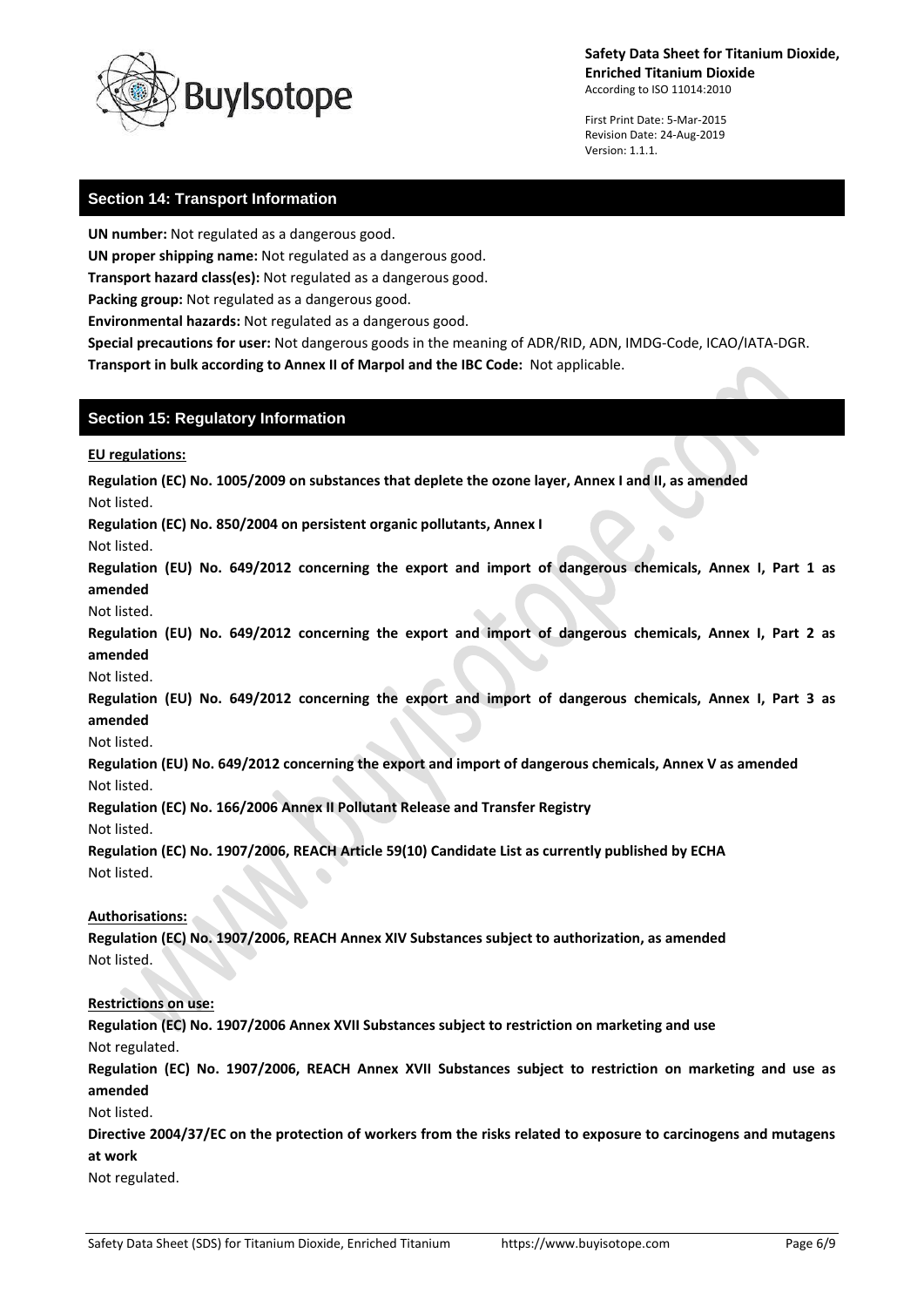

First Print Date: 5-Mar-2015 Revision Date: 24-Aug-2019 Version: 1.1.1.

**Directive 92/85/EEC: on the safety and health of pregnant workers and workers who have recently given birth or are breastfeeding.**

Not regulated.

**Other EU regulations:**

**Directive 2012/18/EU on major accident hazards involving dangerous substances**

Not listed.

**Directive 98/24/EC on the protection of the health and safety of workers from the risks related to chemical agents at work.**

Always applicable.

**Directive 94/33/EC on the protection of young people at work** Not listed.

**Other regulations:** The product is classified and labelled in accordance with EC directives or respective national laws. This Safety Data Sheet complies with the requirements of Regulation (EC) No 1907/2006, as amended.

**SARA 302 Components:** No chemicals in this material are subject to the reporting requirements of SARA Title III, Section 302.

**SARA 313 Components**: This material does not contain any chemical components with known CAS numbers that exceed the threshold (de minimis) reporting levels established by SARA Title III, Section 313.

**SARA 311/312 Hazards:** Chronic Health Hazard.

**Massachusetts Right to Know Components:** Titanium dioxide, nanoparticles range in size from 1 to 150 nm CAS No. 13463-67-7 / Revision Date 1994-04-01

**Pennsylvania Right to Know Components:** Titanium dioxide, nanoparticles range in size from 1 to 150 nm CAS No. 13463-67-7 / Revision Date 1994-04-01

**New Jersey Right to Know Components:** Titanium dioxide, nanoparticles range in size from 1 to 150 nm CAS No. 13463-67-7 / Revision Date 1994-04-01

**California Prop. 65 Components:** WARNING! This product contains a chemical known to the State of California to cause cancer. Titanium dioxide, nanoparticles range in size from 1 to 150 nm.

**National regulations:** Follow national regulation for work with chemical agents.

**Chemical safety assessment:** No Chemical Safety Assessment has been carried out.

## **Section 16: Other Information**

**List of abbreviations:**

ACGIH American Conference of Governmental Industrial Hygienists

ADR European Agreement Concerning the International Carriage of Dangerous Goods by Road

ALARA As Low As Is Reasonably Achievable

AMU Atomic Mass Unit

ANSI American National Standards Institute

BLS Basic Life Support

CAM Continuous Air Monitor

CAS Chemical Abstracts Service (division of the American Chemical Society)

CEN European Committee for Standardization

CERCLA Comprehensive Environmental Response Compensation and Liability Act

CLP Classification, Labelling and Packaging (European Union)

CPR Controlled Products Regulations (Canada)

CWA Clean Water Act (USA)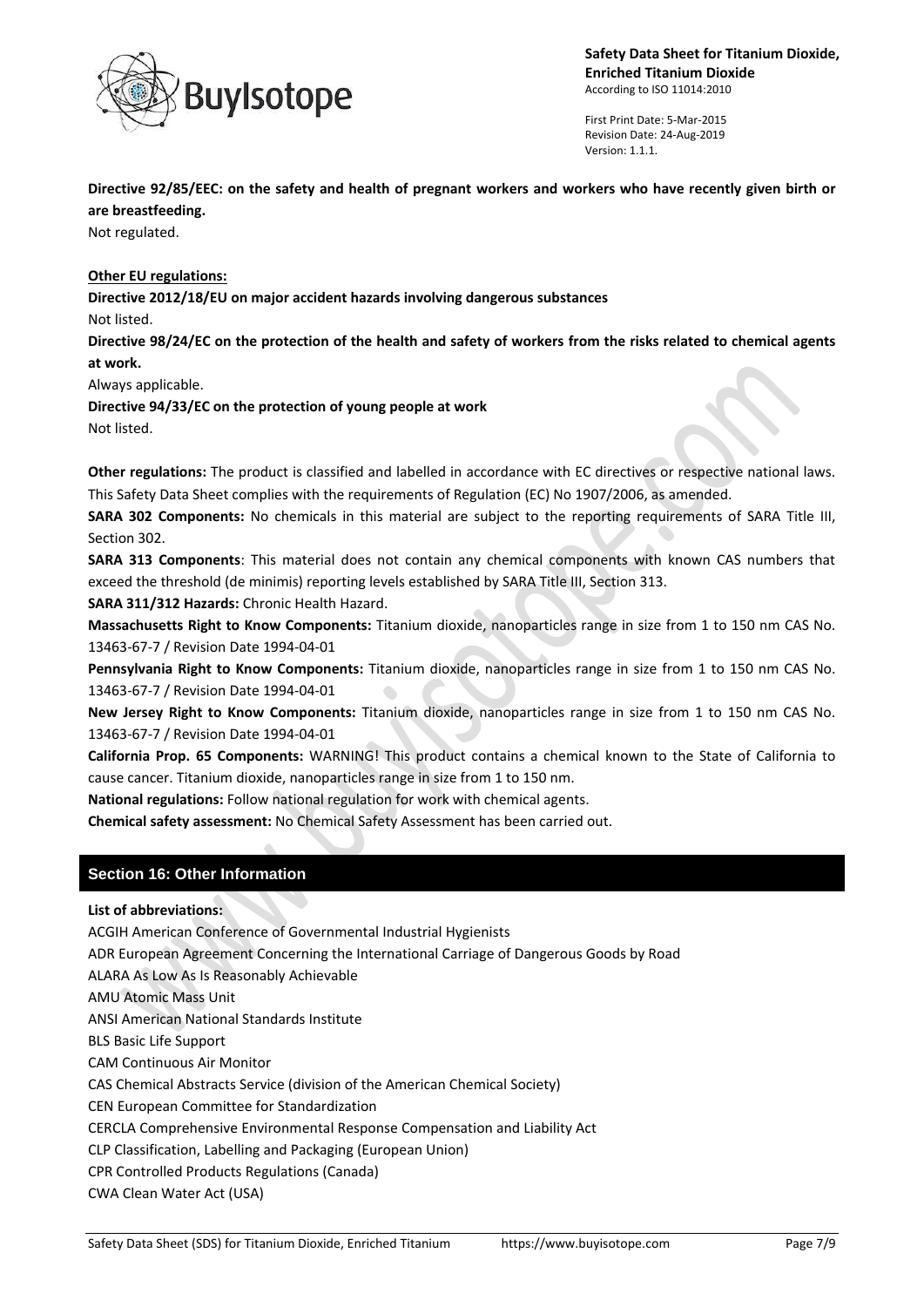# **Safety Data Sheet for Titanium Dioxide, Enriched Titanium Dioxide**



According to ISO 11014:2010

First Print Date: 5-Mar-2015 Revision Date: 24-Aug-2019 Version: 1.1.1.

DAC Derived Air Concentration (USA) DOE United States Department of Energy (USA) DOT United States Department of Transportation (USA) DSL Domestic Substances List (Canada) EC50 Half Maximal Effective Concentration EINECS European Inventory of Existing Commercial Chemical Substances EHS Environmentally Hazardous Substance ELINCS European List of Notified Chemical Substances EMS Emergency Response Procedures for Ships Carrying Dangerous Goods EPA Environmental Protection Agency (USA) EPCRA Emergency Planning and Community Right-To-Know Act (EPCRA) of 1986 GHS Globally Harmonized System HMIS Hazardous Materials Identification System (USA) IARC International Agency for Research on Cancer IATA International Air Transport Association IBC Intermediate Bulk Containers ICAO International Civil Aviation Organization IDLH Immediately Dangerous to Life or Health IMDG International Maritime Code for Dangerous Goods LC50 Lethal concentration, 50 percent LD50 Lethal dose, 50 percent LDLO Lethal Dose Low LOEC Lowest-Observed-Effective Concentration MARPOL International Convention for the Prevention of Pollution from Ships MSHA Mine Safety and Health Administration (USA) NCRP National Council on Radiation Protection & Measurements (USA) NDSL Non-Domestic Substances List (Canada) NFPA National Fire Protection Association (USA) NIOSH National Institute for Occupational Safety and Health (USA) NOEC No Observed Effect Concentration N.O.S. Not Otherwise Specified NRC Nuclear Regulatory Commission (USA) NTP National Toxicology Program (USA) OSHA Occupational Safety and Health Administration (USA) PBT Persistent Bioaccumulative and Toxic Chemical PEL Permissible Exposure Limit PIH Poisonous by Inhalation Hazard RCRA Resource Conservation and Recovery Act (USA) RCT Radiation Control Technician REACH Registration, Evaluation, Authorisation and Restriction of Chemicals (Europe) RID Regulations Concerning the International Transport of Dangerous Goods by Rail RTECS Registry of Toxic Effects of Chemical Substances SARA Superfund Amendments and Reauthorization Act (USA) TDG Transportation of Dangerous Goods (Canada) TIH Toxic by Inhalation Hazard TLV Threshold Limit Value TPQ Threshold Planning Quantity